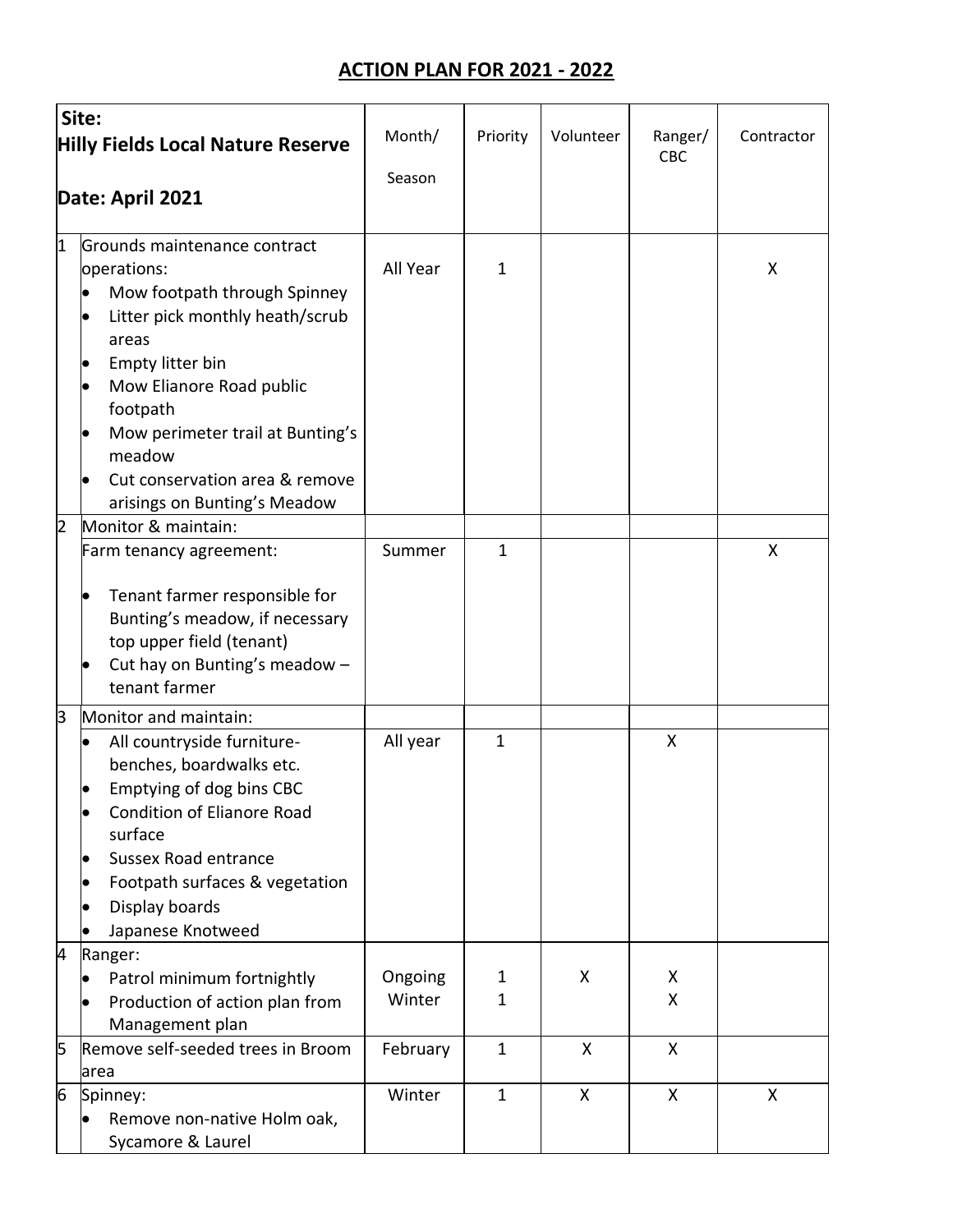|   | Re-coppice mature & collapsing<br>Hawthorn<br>Coppice minimum two<br>compartments                  |                           |                |   |   |   |  |
|---|----------------------------------------------------------------------------------------------------|---------------------------|----------------|---|---|---|--|
| 7 | Acid grassland:                                                                                    |                           |                |   |   |   |  |
|   | Open up pathways by coppicing<br>edges                                                             | Winter                    | $\mathbf{1}$   | X | X | X |  |
|   | Coppice two areas of scrub, to<br>increase grassland area                                          | Winter                    | 1              | X | X | X |  |
|   | Create bare earth patches for<br>invertebrates on path edges<br>(using hand tools)                 | Autumn/<br>winter         | $\mathbf{1}$   | X | X | Χ |  |
| 8 | Wetland area:<br>Consult Anglian Water on<br>feasibility of removing combined<br>sewer outfall     | Ongoing                   | $\mathbf{1}$   |   | X | X |  |
|   | Assess feasibility of replacing<br>outfall sill to increase water<br>holding capacity              | Ongoing                   | $\overline{2}$ |   | X | X |  |
|   | Remove scrub from pond edges<br>$\bullet$<br>& build dead hedges (TCV x2)                          | Autumn/<br>winter         | $\mathbf 1$    | X | X | Χ |  |
|   | Remove developing scrub from<br>grassland area, cut grass                                          | Autumn/<br>winter         | $\mathbf{1}$   | Χ | X | Χ |  |
|   | Reed removal (TCV x2)                                                                              | Late<br>summer/<br>autumn | $\mathbf{1}$   | Χ | Χ | Χ |  |
| 9 | <b>Buntings Meadow:</b>                                                                            |                           |                |   |   |   |  |
|   | Remove encroaching scrub                                                                           | Winter                    | 1              | X | X | X |  |
|   | Remove self-seeded trees from<br>reservoir bank                                                    | Winter                    | $\overline{2}$ | X | Χ | Χ |  |
|   | Carry out hedge care work on<br>southern hedgerow (stop<br>encroachment on paths)                  | Winter                    | 1              | Χ | X | Χ |  |
|   | Assess feasibility of introducing a<br>Spring hay cut (discuss with<br>tenant)                     | Ongoing                   | $\overline{2}$ |   | X |   |  |
|   | 10 Clear the seasonal ditch in Buntings<br>Meadow + Oak Field                                      | Autumn                    | $\overline{2}$ | X | X | X |  |
|   | 11 Surveying/monitoring of species                                                                 | Ongoing                   | $\overline{2}$ | X | X |   |  |
|   | 12 Carry out annual tree inspection on<br>boundaries and main paths, carry<br>out work as required | Autumn/<br>winter         | $\mathbf{1}$   | X | X | X |  |
|   | 13 Keep permissive access route clear<br>to land next to the Spinney                               | Ongoing                   | $\overline{2}$ |   | X |   |  |
|   | 14 Site visit and production of Action<br>Plan                                                     | Winter                    | $\mathbf{1}$   |   | X |   |  |